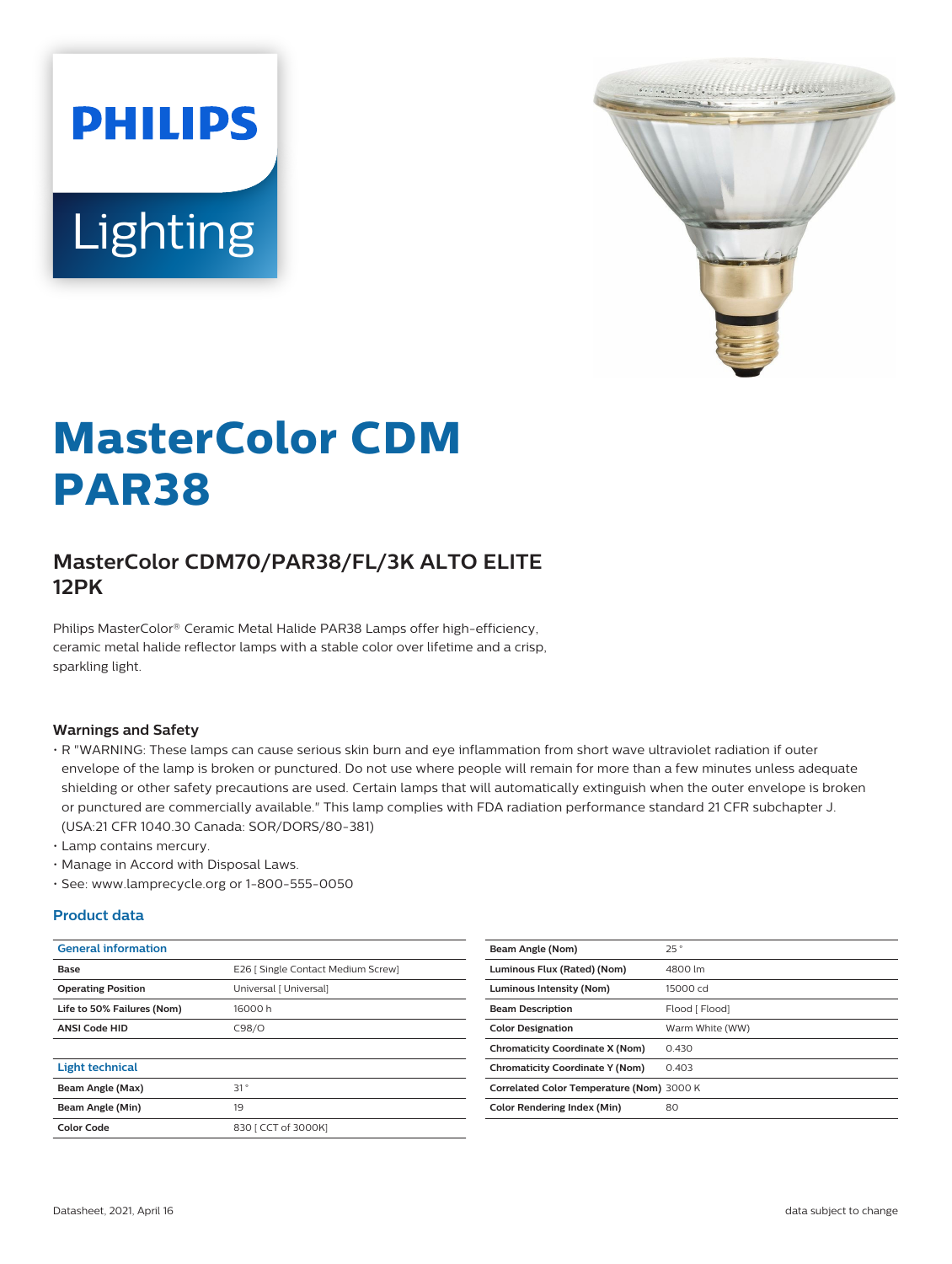## **MasterColor CDM PAR38**

| <b>Color Rendering Index (Nom)</b> | 87              |
|------------------------------------|-----------------|
|                                    |                 |
| <b>Operating and electrical</b>    |                 |
| Power (Rated) (Nom)                | 70 W            |
| Lamp Current (EM) (Nom)            | 0.92A           |
| Ignition Supply Voltage (Min)      | 235 V           |
| Re-Ignition Time (Min) (Max)       | 8 min           |
| Ignition Time (Max)                | 10 <sub>s</sub> |
| Voltage (Max)                      | 115 V           |
| <b>Voltage (Min)</b>               | 90 V            |
| Voltage (Nom)                      | 95 V            |
|                                    |                 |
| <b>Controls and dimming</b>        |                 |
| Dimmable                           | No              |
| Run-Up Time 90% (Max)              | 2 min           |
|                                    |                 |
| <b>Mechanical and housing</b>      |                 |

| <b>Bulb Shape</b>                    | PAR38   PAR 4.75 inch/121mm]             |
|--------------------------------------|------------------------------------------|
|                                      |                                          |
| <b>Luminaire design requirements</b> |                                          |
| <b>Bulb Temperature (Max)</b>        | 350 $°C$                                 |
| Cap-Base Temperature (Max)           | 190 °C                                   |
|                                      |                                          |
| <b>Product data</b>                  |                                          |
| Order product name                   | MasterColor CDM70/PAR38/FL/3K ALTO ELITE |
|                                      | 12PK                                     |
| <b>EAN/UPC - Product</b>             | 046677456474                             |
| Order code                           | 456475                                   |
| <b>Numerator - Quantity Per Pack</b> | 1                                        |
| Numerator - Packs per outer box      | 12                                       |
| Material Nr. (12NC)                  | 928493630901                             |
| Net Weight (Piece)                   | 0.307 kg                                 |

### **Dimensional drawing**



**MasterColor CDM70/PAR38/FL/3K ALTO ELITE 12PK**

## **Lifetime**





| <b>Bulb Finish</b> | Clear |
|--------------------|-------|
|                    |       |

| Product                                                            | D | C (max) |
|--------------------------------------------------------------------|---|---------|
| MasterColor CDM70/PAR38/FL/3K ALTO ELITE 4.76 in 121.0 mm 134.0 mm |   |         |
| 12PK                                                               |   |         |